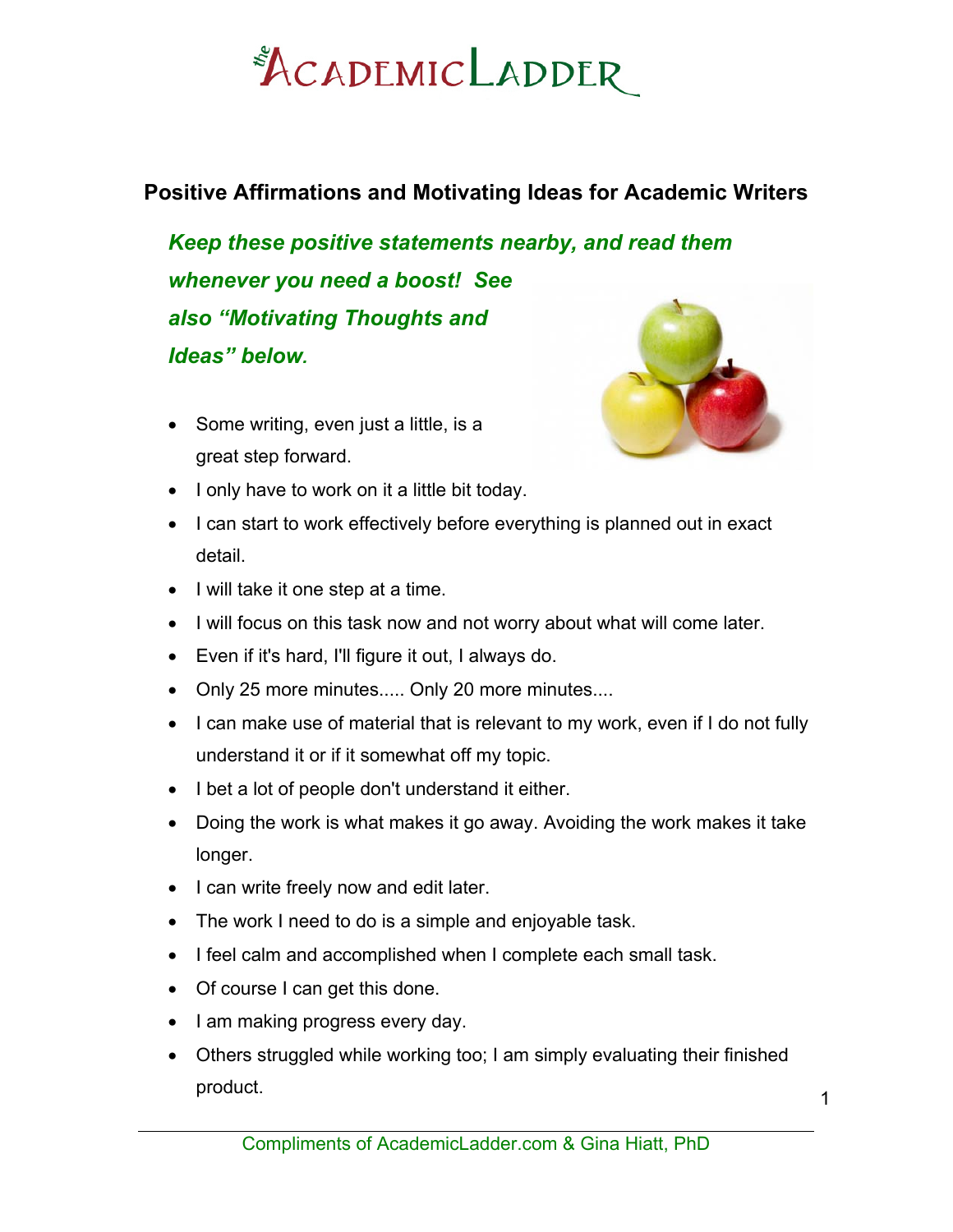- I am building good habits.
- I know I can, I know I can!
- I deserve to take time off to rest.
- I am sticking close to the data and keeping facts organized and accurate.
- I am persevering through the hard bits and it is getting easier.
- I will allow others to read this in draft form.
- I am making consistent and continual progress toward my goal.
- I will finish this program by XXX [date].
- I will get tenure.
- I am applying for positions and will get a job that I am qualified for and interested in.
- My advisor/ mentor/ chair believes I am smart enough, and I know that I am smart enough.
- I'm open to comments that improve the manuscript but ultimately the story is mine to tell.
- I know my system better than anyone and therefore I have the last word.
- I can write and do a good job.
- My mind is logical and my writing is good.
- I can make this work.
- It's okay to ask for help; s/he will respect me for it, and it's ok if part of it needs to be corrected.
- I have excellent skills.
- I can ask for help.
- I am simply telling a story.
- I can do this.
- Others think I can do it and I can.
- I am a very strong and determined person.
- I am persistent and capable.
- I trust the writing process.
- I will reward myself for small bits of progress.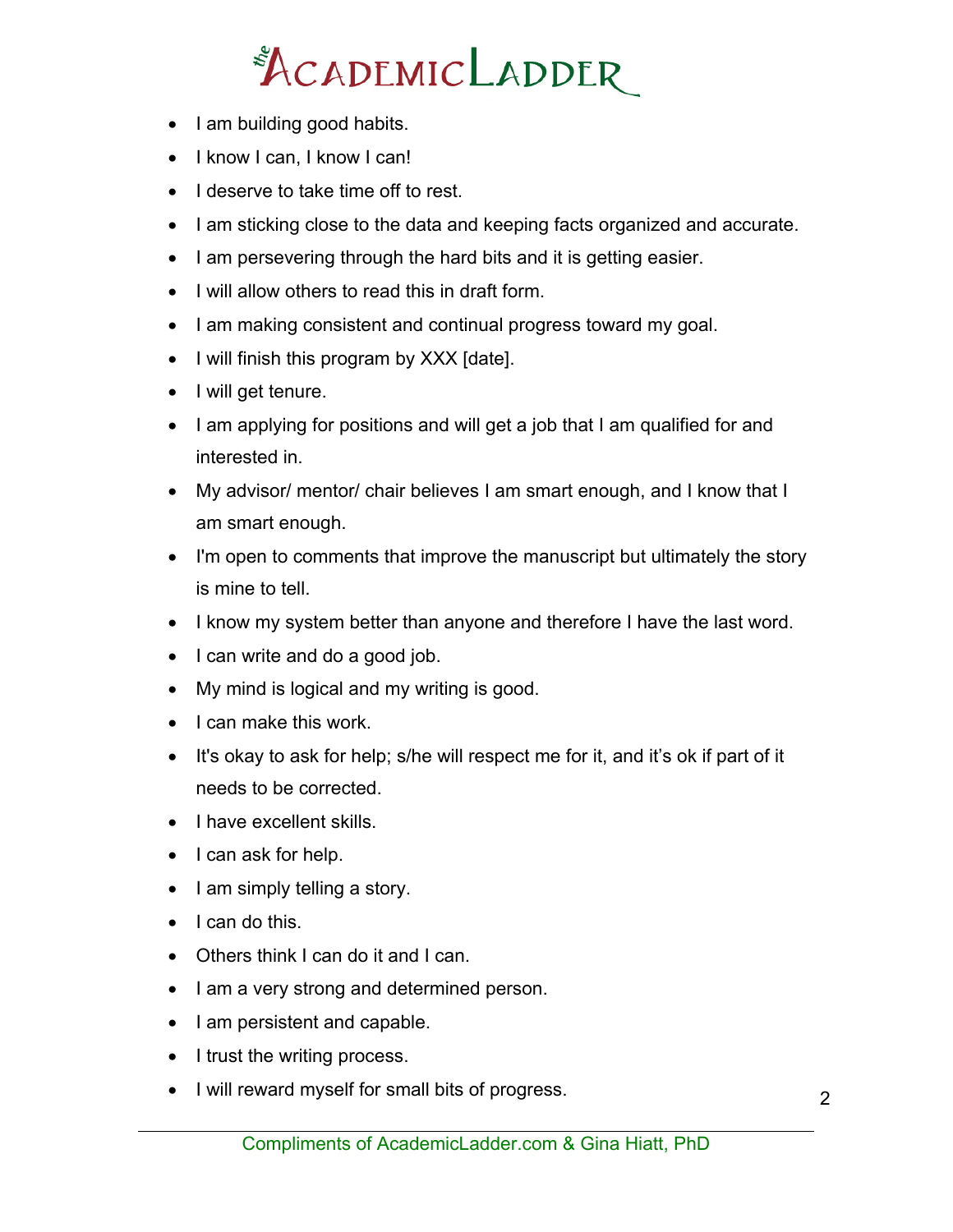• I can be comfortable with confusion, knowing it leads to answers.

#### *Motivating Thoughts and Ideas:*

- Switching to another section will not get the hard section done.
- Maybe you are feeling a bit burnt out today. Instead of starting off with something hard, start off with something easier. The easier stuff needs to get done, too, so you are still moving towards the finishing line.
- Don't let the inner critic disrupt your flow.
- Any work is better than no work.
- Keep it simple, scholar!
- The work you do today will make it easier to do work tomorrow.
- Take a retrospective: "I have written 13 pages in two weeks, just by working steadily every day. "
- By working every day, it makes it easier to work the next day.



- There's no law that says you have to work on the paper in order.
- Do your best. Your best varies.
- Keep focused, you can do it.
- You can make this work.
- It is important to follow through and it will be worth the time invested.
- Enjoy the process.
- Remember this is not your life's work, just the keys to the club.
- It's not the end of the world if you miss something.
- You're building on existing scholarship. Everyone adds incrementally to what went before. You are taking their ideas and combining them in a different context that will shed new light.